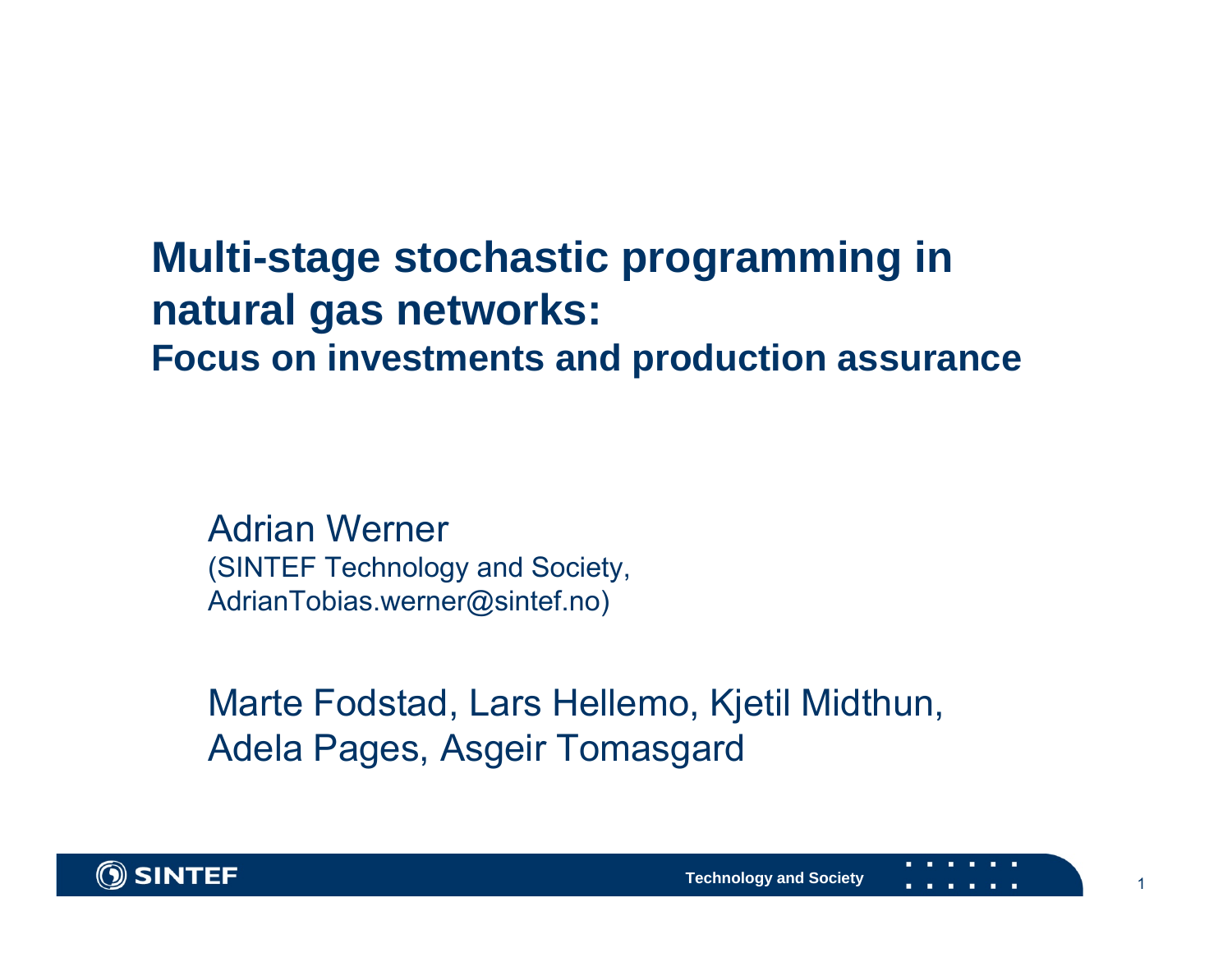# **Agenda**

#### **Background**

- $\sim$ Optimization models for NG transport
- $\sim$ Ambitions in this work
- **Modeling framework**
- Stochastic programming Dealing with uncertainty in optimization
- Back to our model...
- Conclusions

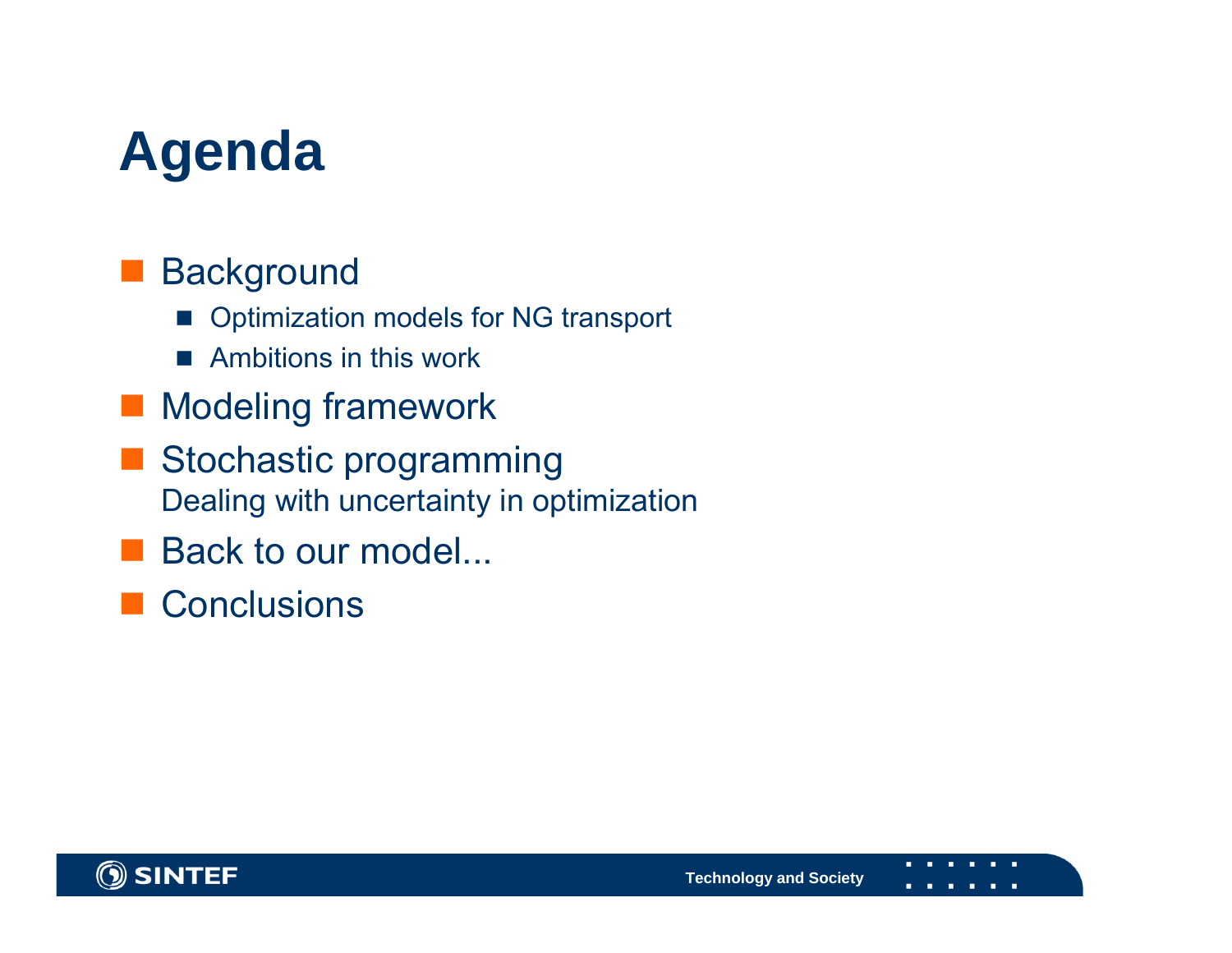# **Background**

- Optimization models and decision support tools for NG transport on the NCS
	- Short, medium and long term focus: operational, tactical and strategic decisions
	- F. In daily use by our customers: Gassco and StatoilHydro
	- **For example:**

**OSINTEF** 

- **Infrastructure development and technology choice**
- **Department Deptemand The System Dependication and transport system**

Bridge both worlds

**Technology and Society**

- Value chain analysis
- See also the next presentations

Our goal in this project: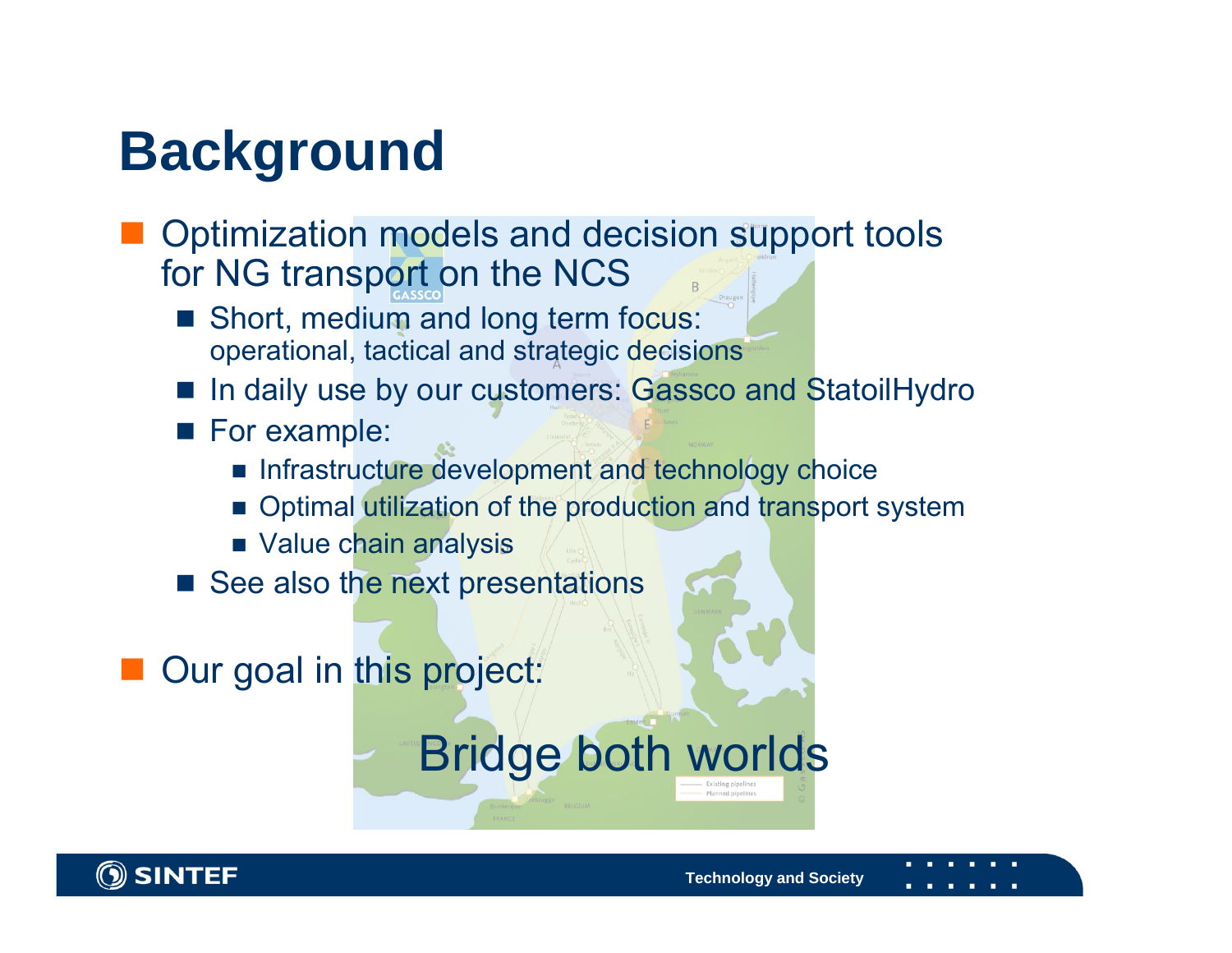# **Bridge both worlds**

- Design of infrastructure influences operations:
	- Security of supply
	- **Flexibility**
- **Substantial degree of uncertainty, e.g.** 
	- $\mathbb{R}^2$ Daily demand and price variations
	- $\mathbb{R}^2$ Network availability
	- New field discoveries
	- $\mathbb{R}^2$ Quality in fields
	- $\mathbb{R}^2$ Future demand development

**Uncertainty and decision flexibility from a robustness** perspective:

Long term uncertainty and short term operational flexibility both important

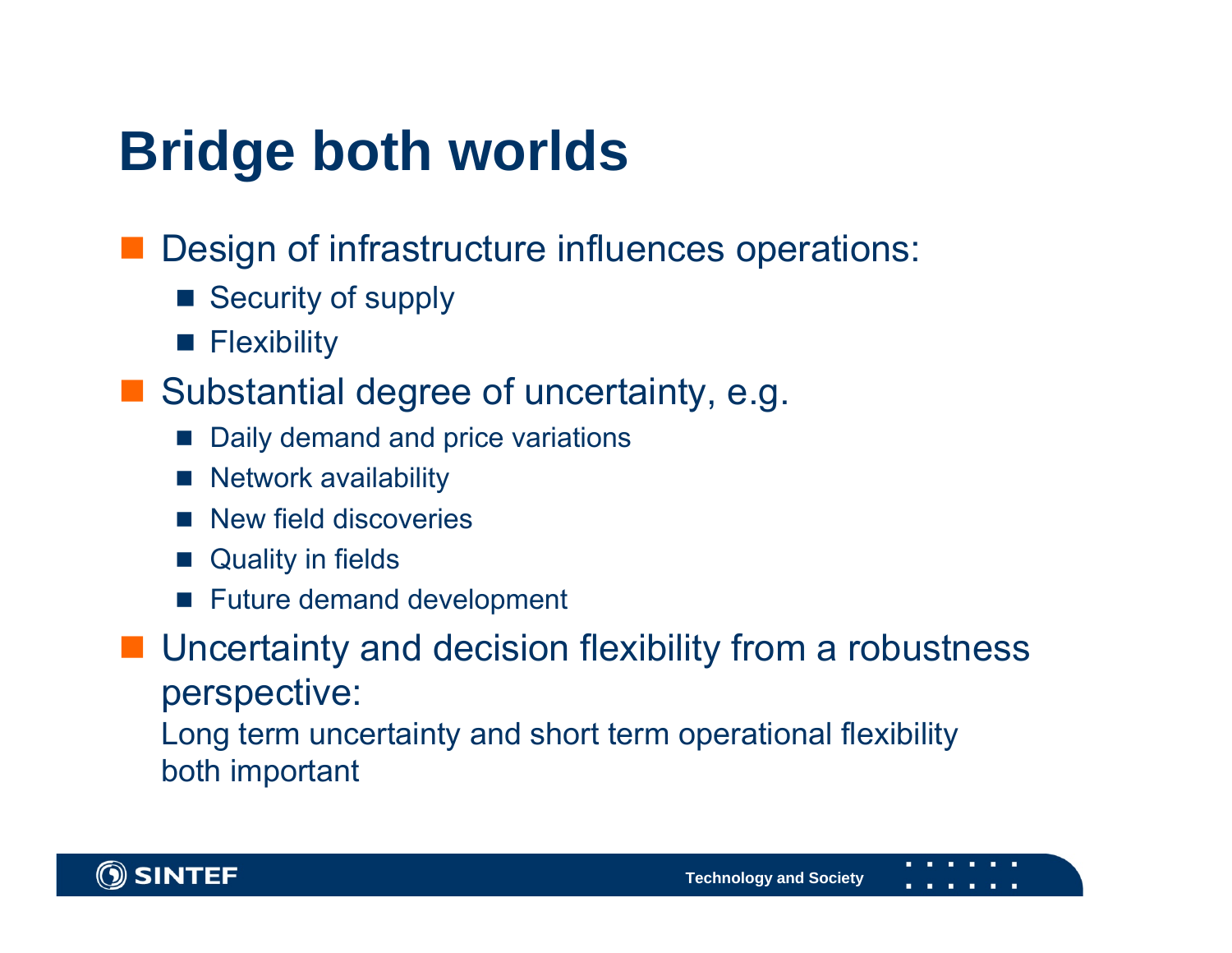## **Bridge both worlds**

- Combine decision models for investments and operations
- **Thime structure: long-term vs. short-term decisions**
- **Uncertainty: long-term, short-term, events**  $\rightarrow$  robust & flexible decisions
- "Re-use" relevant available models
- $\mathcal{L}^{\text{max}}_{\text{max}}$ Modularity – easily adaptable & extendable
- Solution approaches
	- **Problem size & solution time**
	- r. Decomposition / parallelization

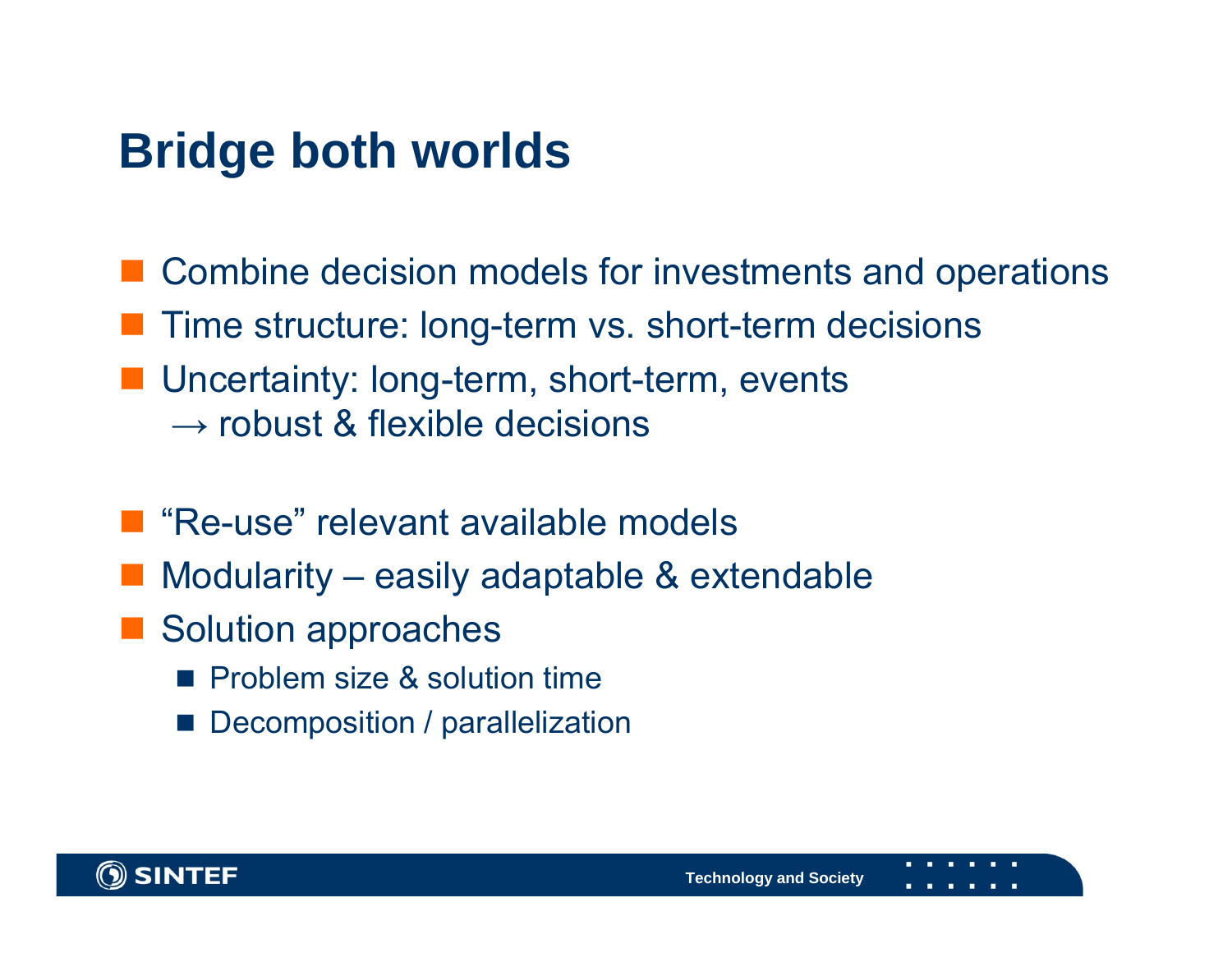#### **Our model: Features/ capabilities. Investment part**

- **Horizon 40-50 years, yearly resolution**
- Uncertainty = long term trends

#### **Investment focus**

- $\blacksquare$  Financial aspects: costs, net present value, risk, budget constraints,...
- **Infrastructure elements as single projects:** fields, transport infrastructure, processing, ...

#### **Timing:**

when which project and to what extend/ size

r. Development of fields: production profiles

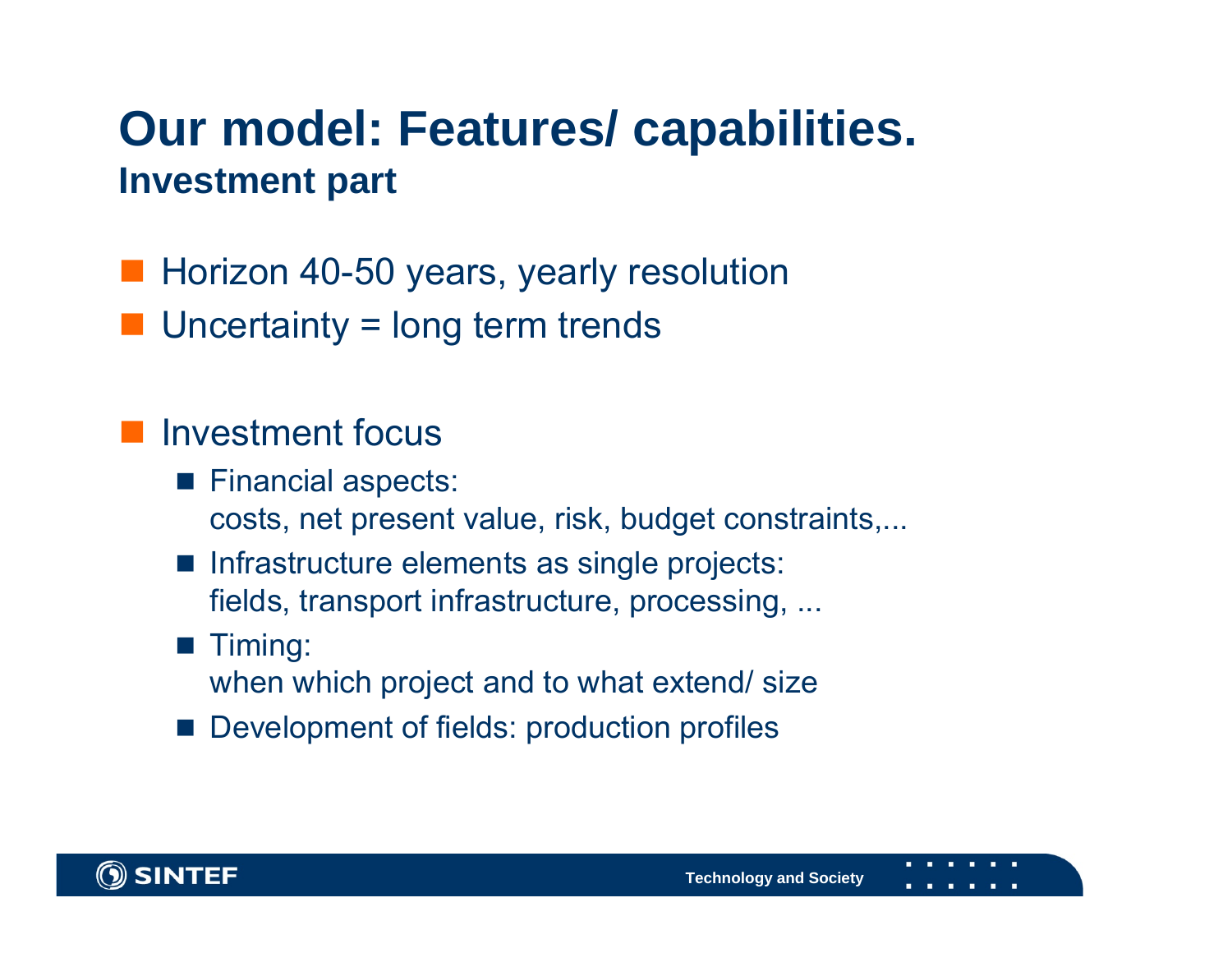#### **Our model: Features/ capabilities. Operational part**

- **Horizon 1 year, "daily" resolution**
- Uncertainty = short-term variations & unplanned interruptions (events)

■ Operational focus – verification of strategic decisions

- How to operate within given infrastructure: day to day
- Production levels (within profiles)
- Routing, blending, utilization of capacity & compressors (line pack)
- Respond to/handle short-term uncertainty

**Precise technological detail: pressures, quality, ...** 

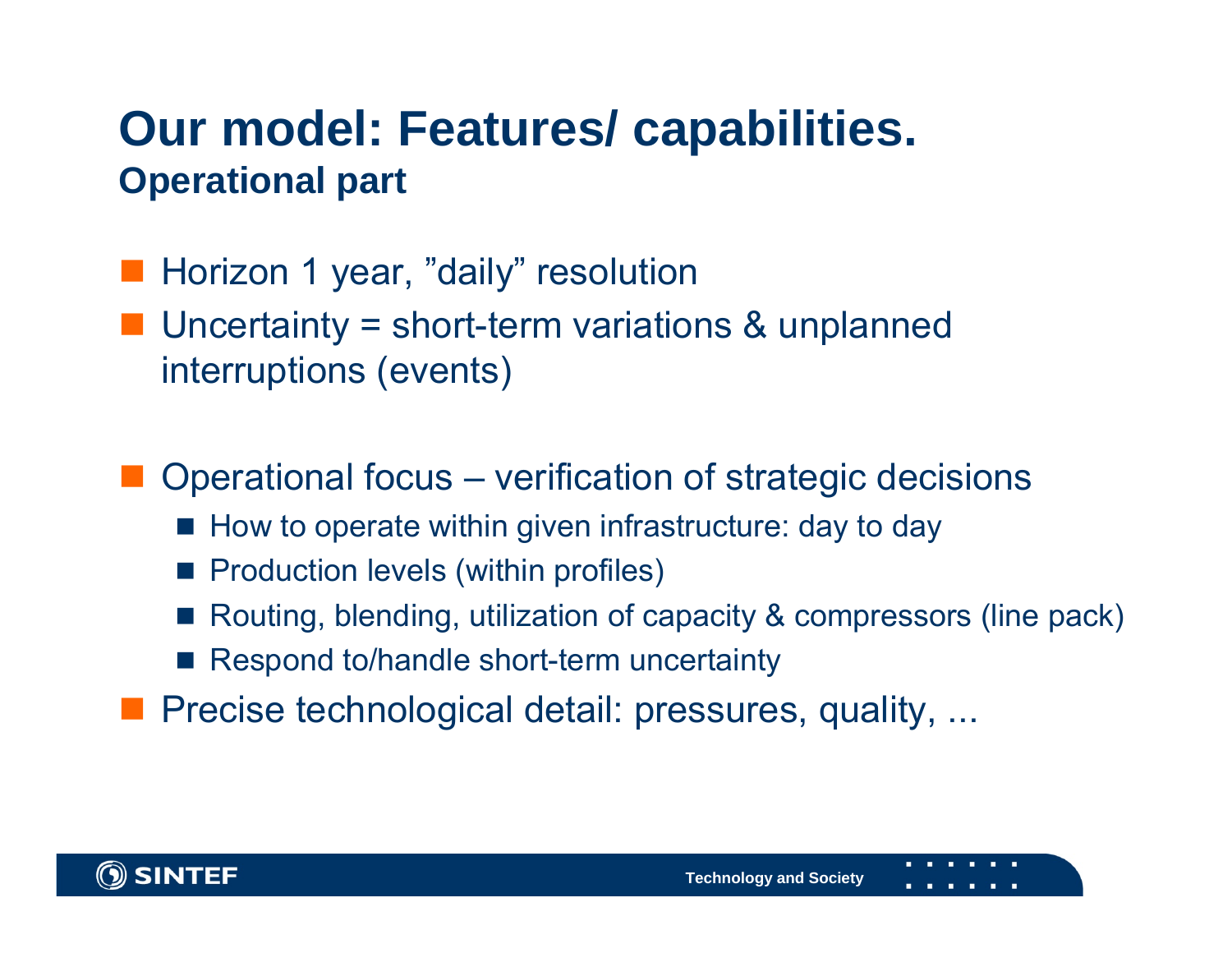## **Stochastic programming. Dealing with uncertainty**

Ideal world: all data known, no uncertainty – no surprises

- Can plan investments and their timing exactly
- Can schedule sales to optimum
- m, Can always achieve 100% production assurance (know when events will happen and schedule accordingly)
- **Thata True world: don't know everything** 
	- Optimal scheduling of investments difficult
	- Where to sell, how much and when?
	- $\mathbb{R}^2$  How to react to events
		- and still keep a good production assurance record?

#### $\mathcal{L}^{\text{max}}_{\text{max}}$ Challenge:

find good decisions when not all data are known exactly

- m, Optimality?
- Feasibility?

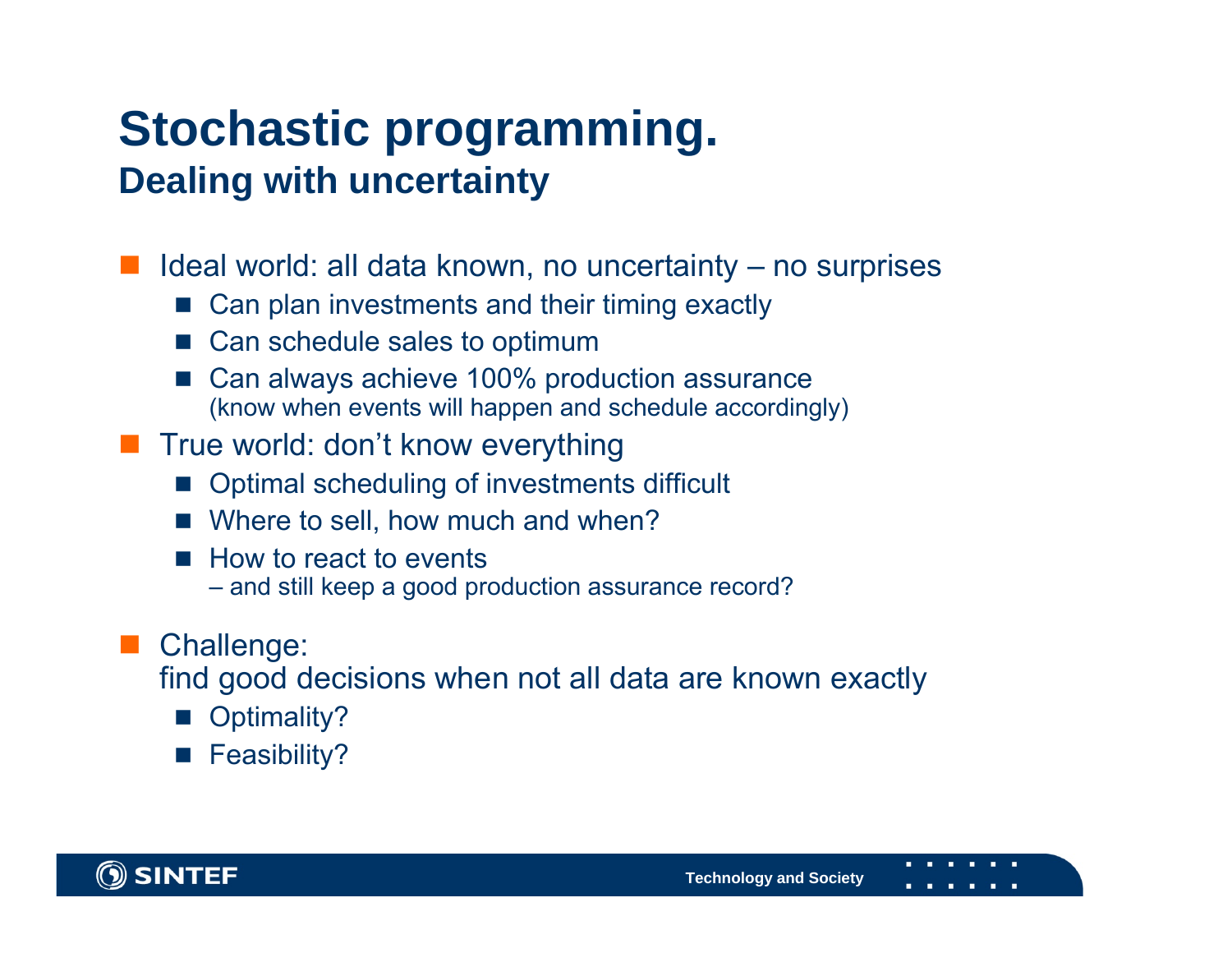# **Stochastic programming**

■ How to deal with uncertain data in an optimization problem?

- Use average / most likely parameter value & go back to deterministic problem?
- Solve separate deterministic problems for "all" possible parameter values?
- Exploit as much information about parameters as possible  $\rightarrow$  scenario (tree) approach
- Scenario:
	- One realization of all uncertain parameters together with probability
	- Obtained through sampling, "educated guesses", ...
	- Several periods: one realization of uncertain parameters at **all** time periods

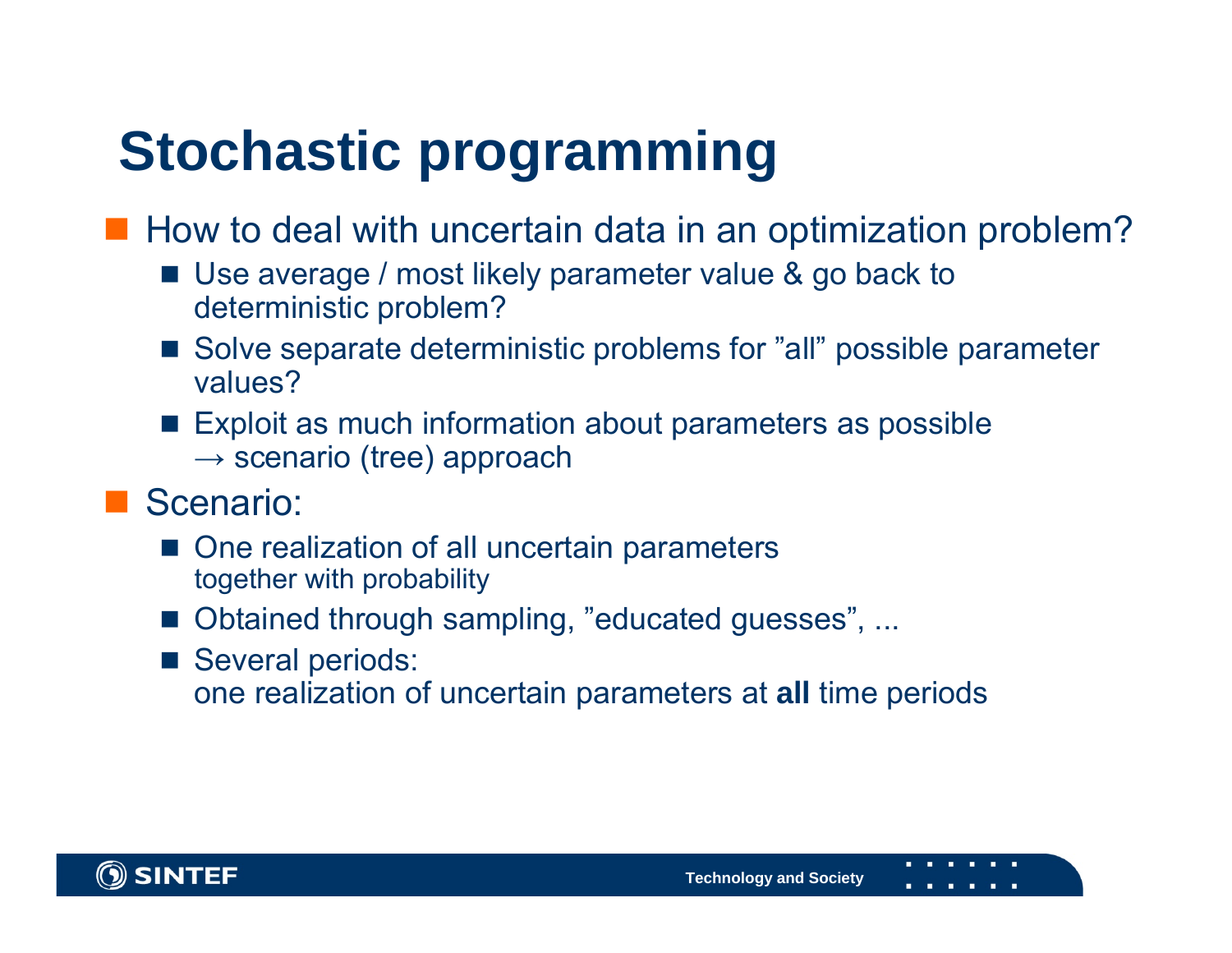## **Stochastic programming**

- Scenario tree illustrates:
	- **Possible development of uncertain parameters over time**
	- Decision making process related to new information



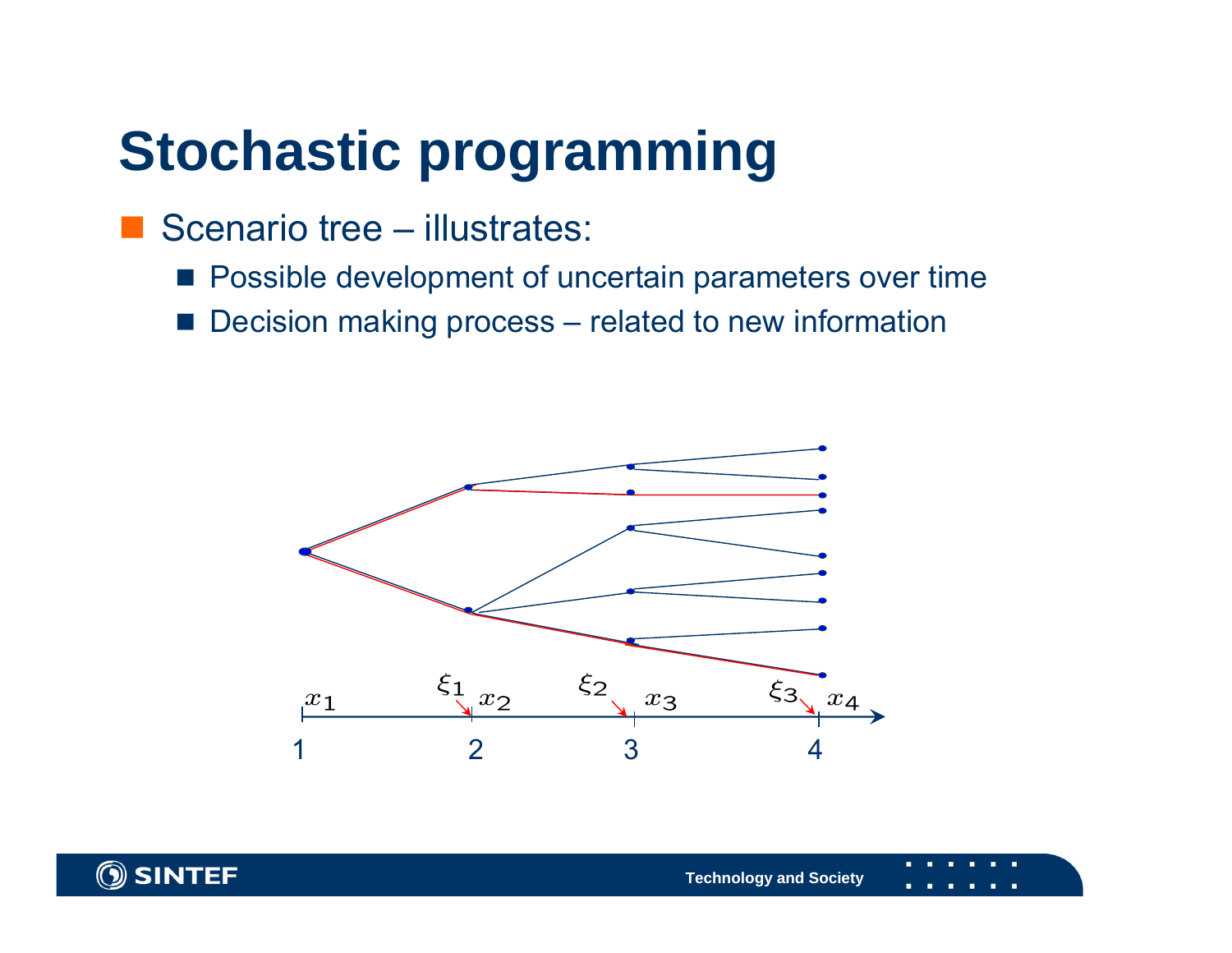## **Stochastic programming. Scenario tree approach**

■ Don't confuse time and stochastic structure:

- **Periods**: When are *decisions* made and executed, e.g.
	- Start building a pipe line from A to B in 2012;
	- Sell x Sm<sup>3</sup> at market C in week 3 / 2010
- **Stages**: When is *information* revealed and when does it make sense to make new decisions(why make new decisions if we do not know more?)

#### **E** Scenarios:

What will happen in the future and with which probability



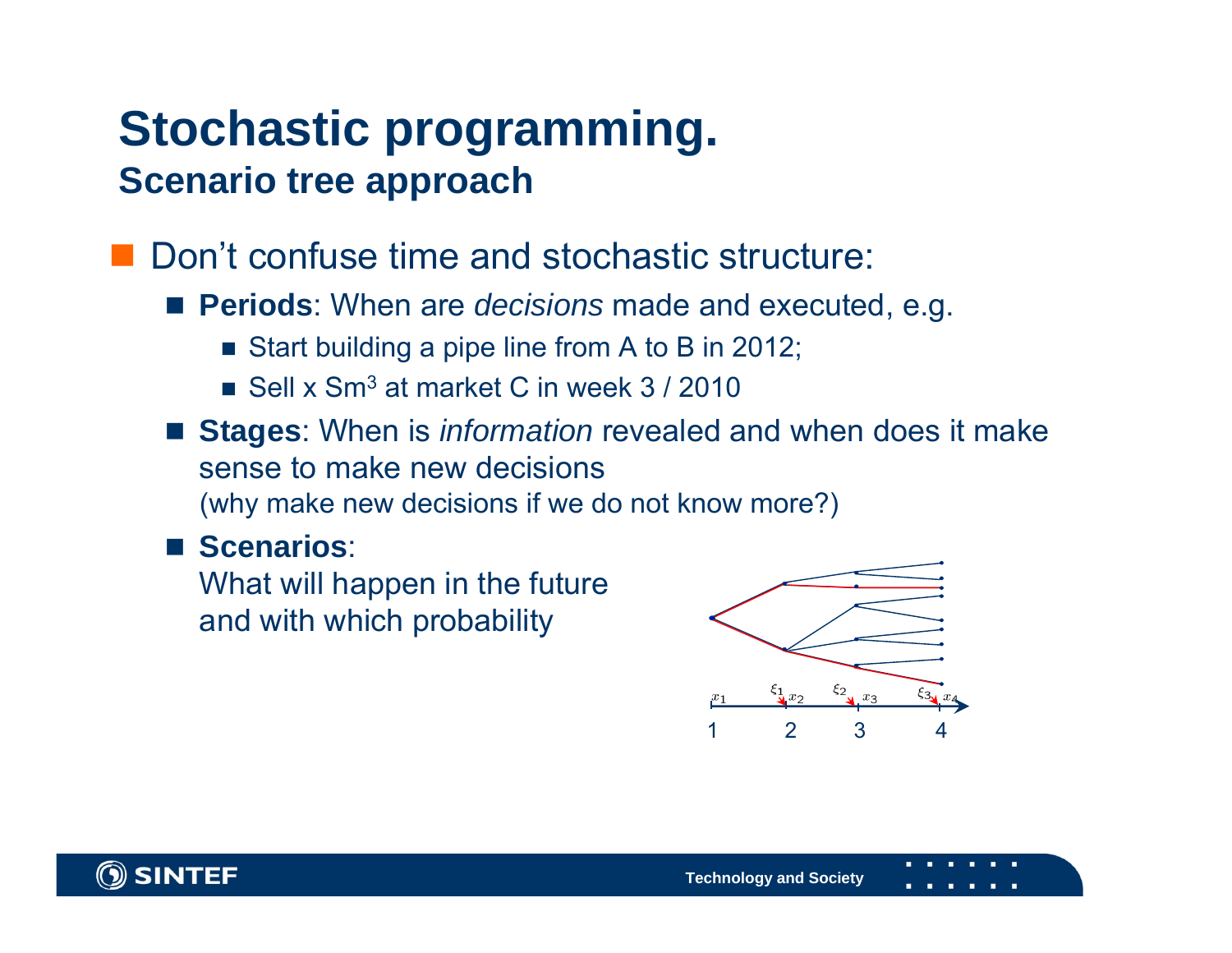## **Stochastic programming. Scenario tree approach – challenges**



- "Curse of dimensionality" (+ complex underlying problem!)
	- $\blacksquare$  Problem size grows quickly computational tractability
	- Must select some parameter values
		- Should depict reality as good as possible
	- **Methodology for generation of scenarios** 
		- Preserve statistical properties e.g. moment matching
	- Tool developed at SINTEF
		- $\blacksquare$  Independent of context used in various applications
		- Choice between several forecasting methods
		- Modular no need to include directly into implementation

■ Parallelization? Depends on problem structure and suitable solution approaches

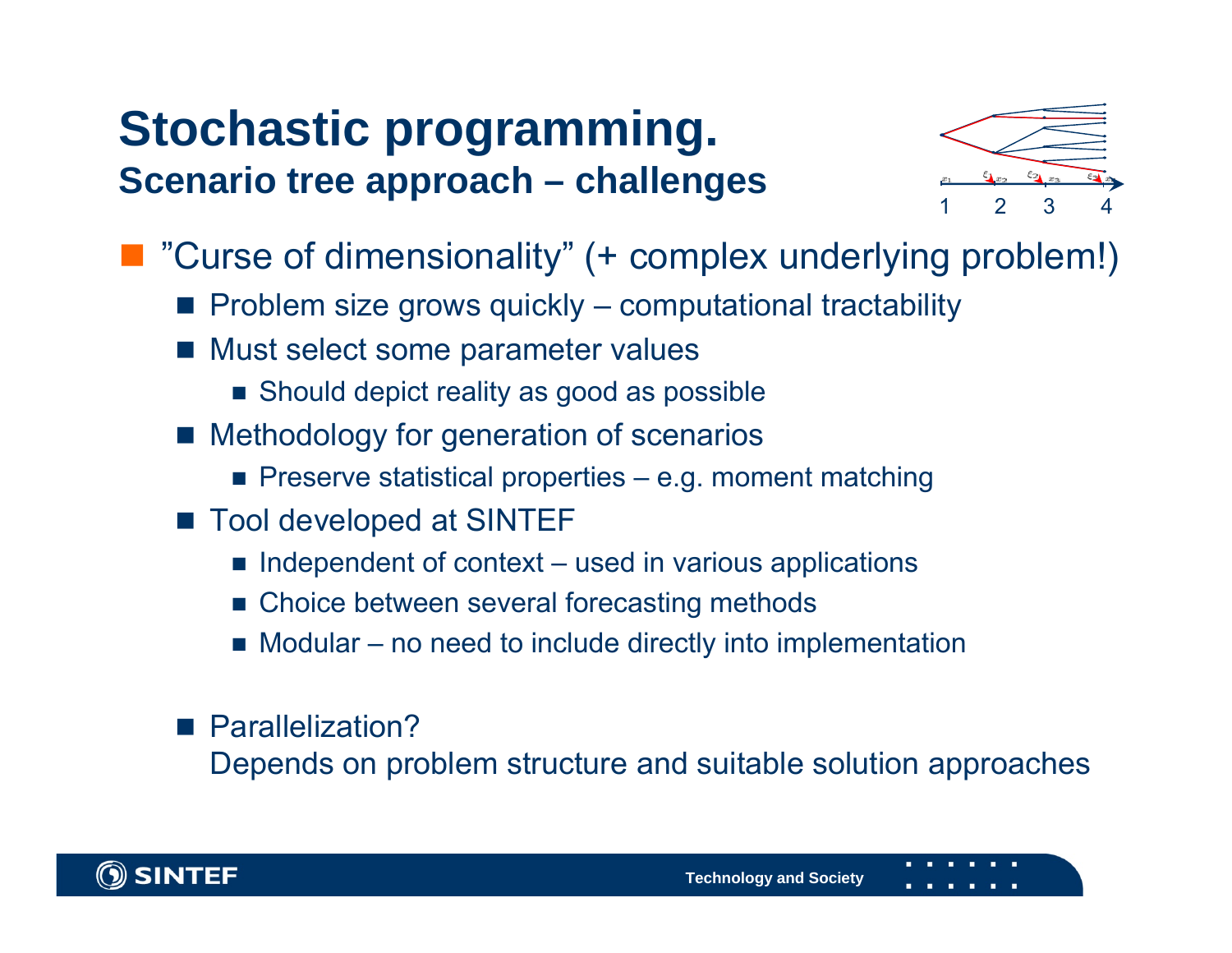# **Stochastic programming.**

**Scenario tree approach – back to our problem...**

#### **Uncertainty:**

- **Long term and short term uncertainty** Trends, (seasonal) variations, events, ...
- Scenario tree should be able to accommodate both

#### **Time structure:**

- **Periods for investment decisions: "years"**
- **Periods for operational decisions: "representative days"** 
	- within "years"
	- possibly consecutive, grouped into "weeks" (to capture seasonality)

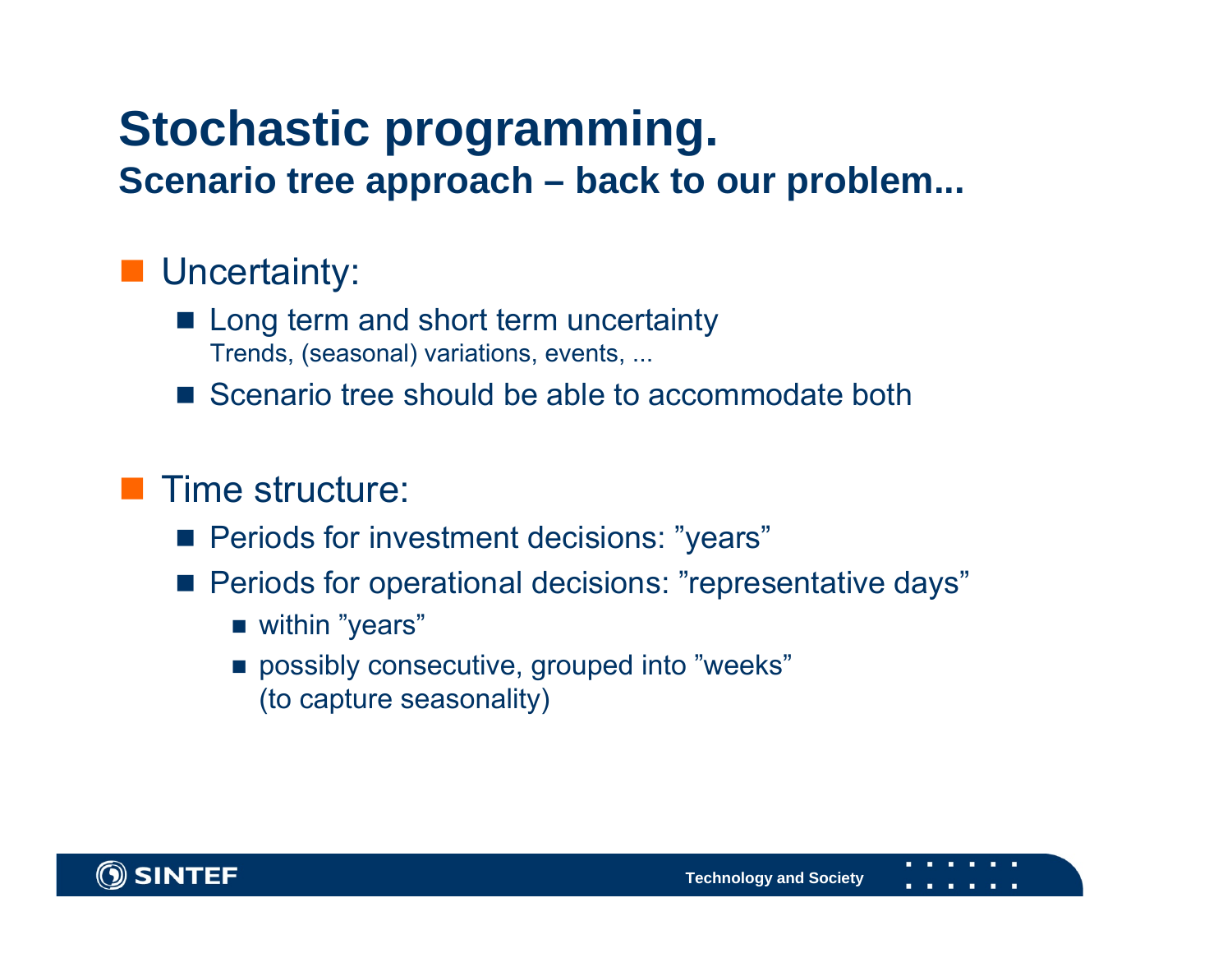## **Back to our problem...**

■ At each node: Set of realizations of all uncertain parameters

- = an instance of the problem constraints for these values
	- Mass balances, technical constraints, ...

#### **Additionally:**

- $\blacksquare$  Time bindings separately for scenarios
	- Line pack, storage, long term contracts, ...
- Bindings over a few periods, over all scenarios
	- **Production assurance, ...**

 $\blacksquare$  Nonanticipativity:

Decisions don't depend on which future scenario(s) will realize



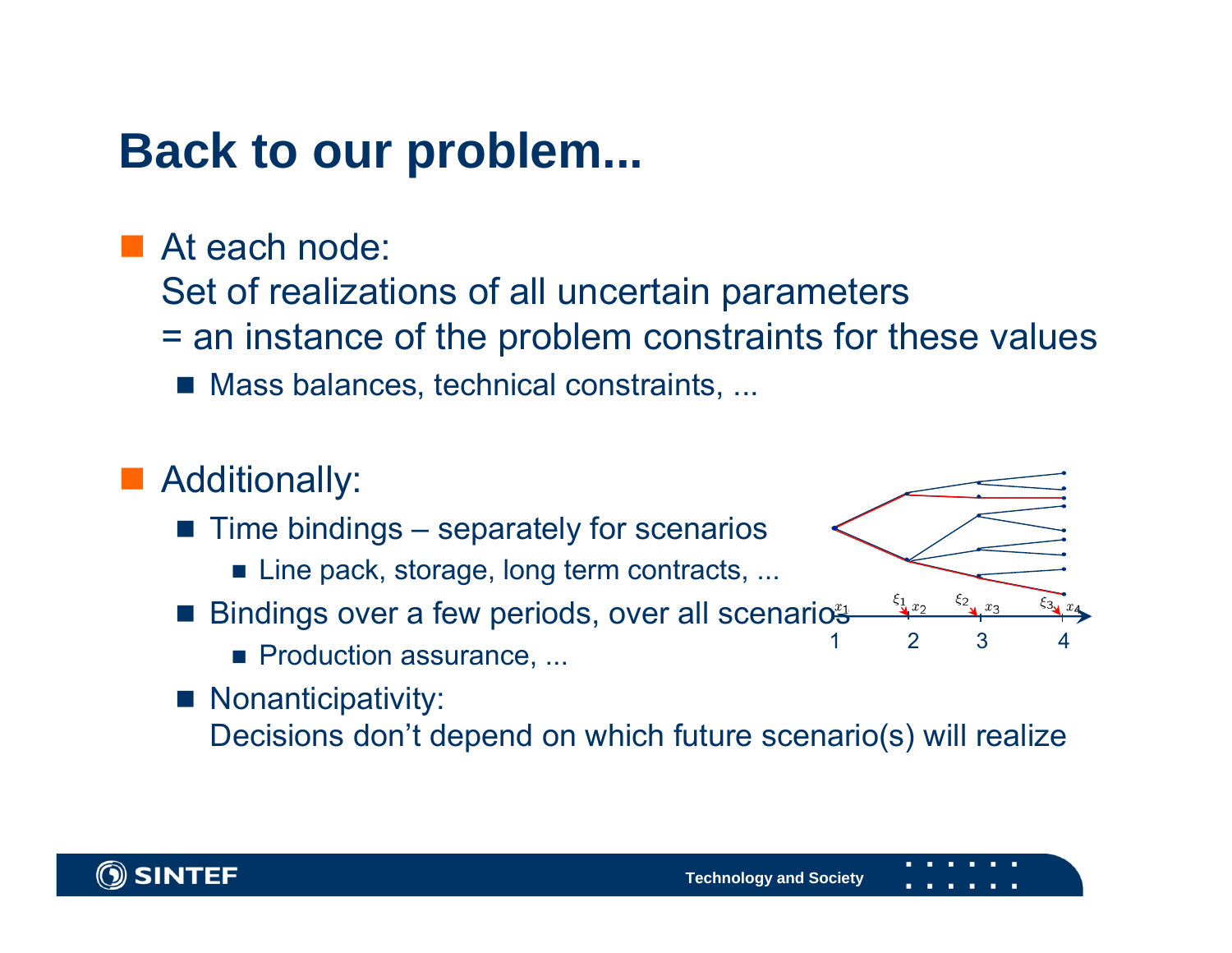## **Back to our problem...**

- Objective function:
	- All time periods, expectation over all scenarios
		- **Investment costs**
		- Costs and revenue from operations (sales) scaled up to "years"
- **Each node in scenario tree has info on:** time (strategic & operational period), stage, ...
	- Gives flexibility: Can study various scenario trees for different purposes
	- E.g., operations verify feasibility of investment plans

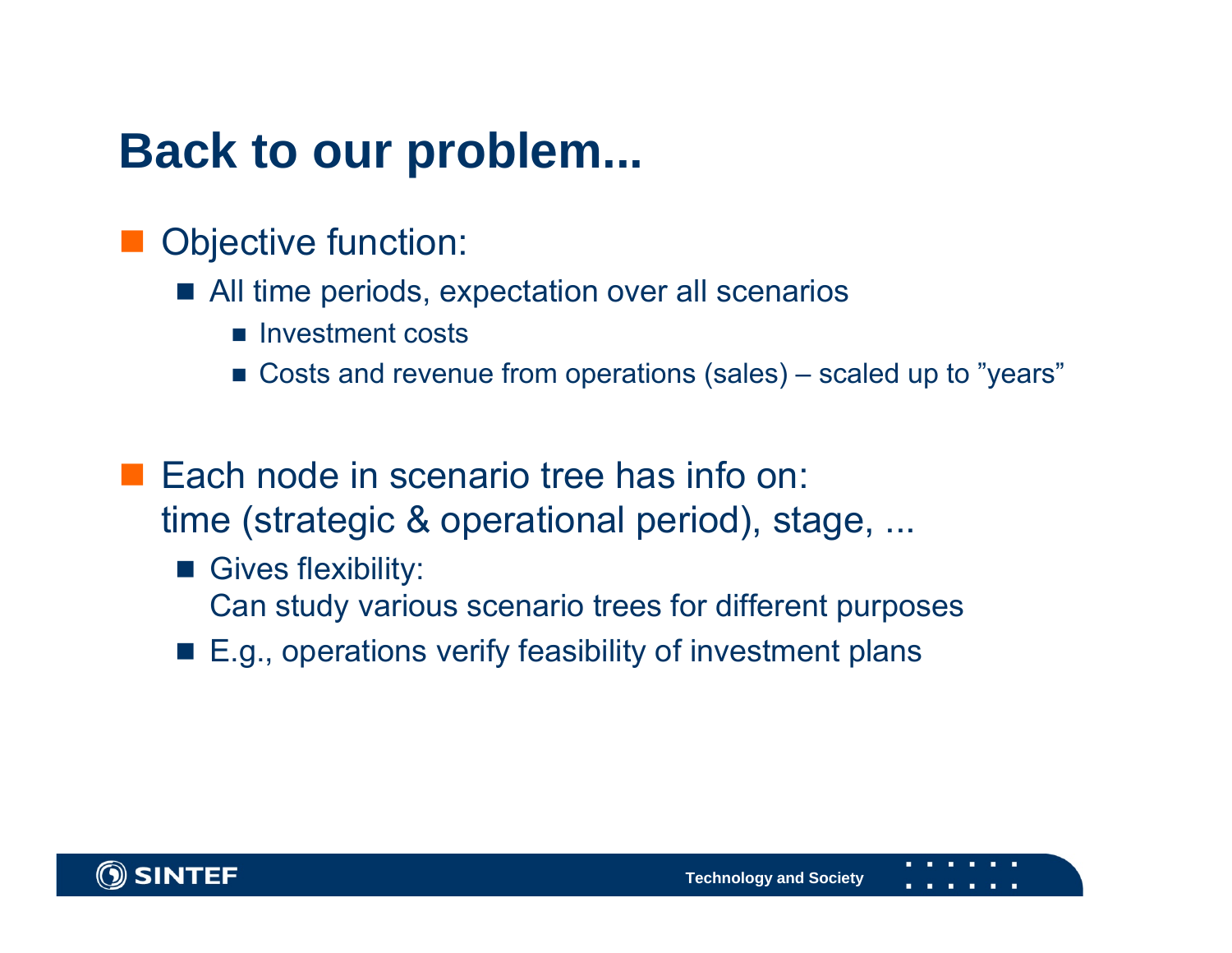#### **Example 1. Multistage model – "collapsed" tree**

- Scenario tree branches on investment nodes
- Simulations for operational decisions п-п—п on current network stateח- $-1$   $-1$ –∩- - ⊡—–⊓ **Pros and Cons:** ᅲ-ᇚ -0-0-0 ᅲ- - 冖
	- Can adapt investment strategy to new information
	- Feed back from operational part
	- Computational tractability (can run simulations in parallel)

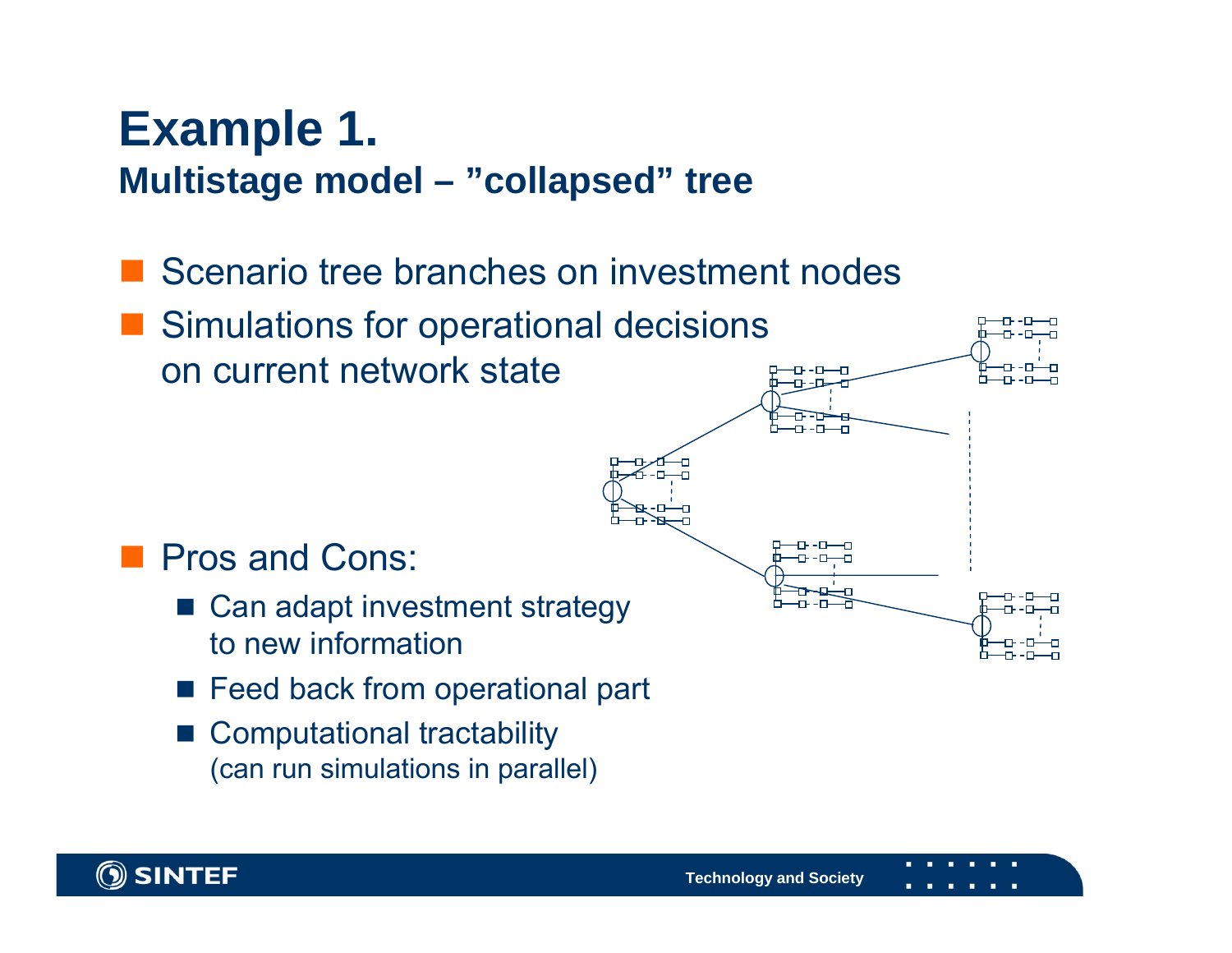#### **Example 2. Two-stage model**

#### First stage: find robust investment strategy

 Second stage: find best way to operate the system under given strategy



- Impossible to plan everything at beginning: discoveries & development of new fields etc.
- Can't adapt infrastructure when operational model reveals infeasibilities
- L Can't respond to changes underways – can't adapt investment strategy when uncertainty reveals
- Allows for rich time detail
- F. Computational tractability, decomposition

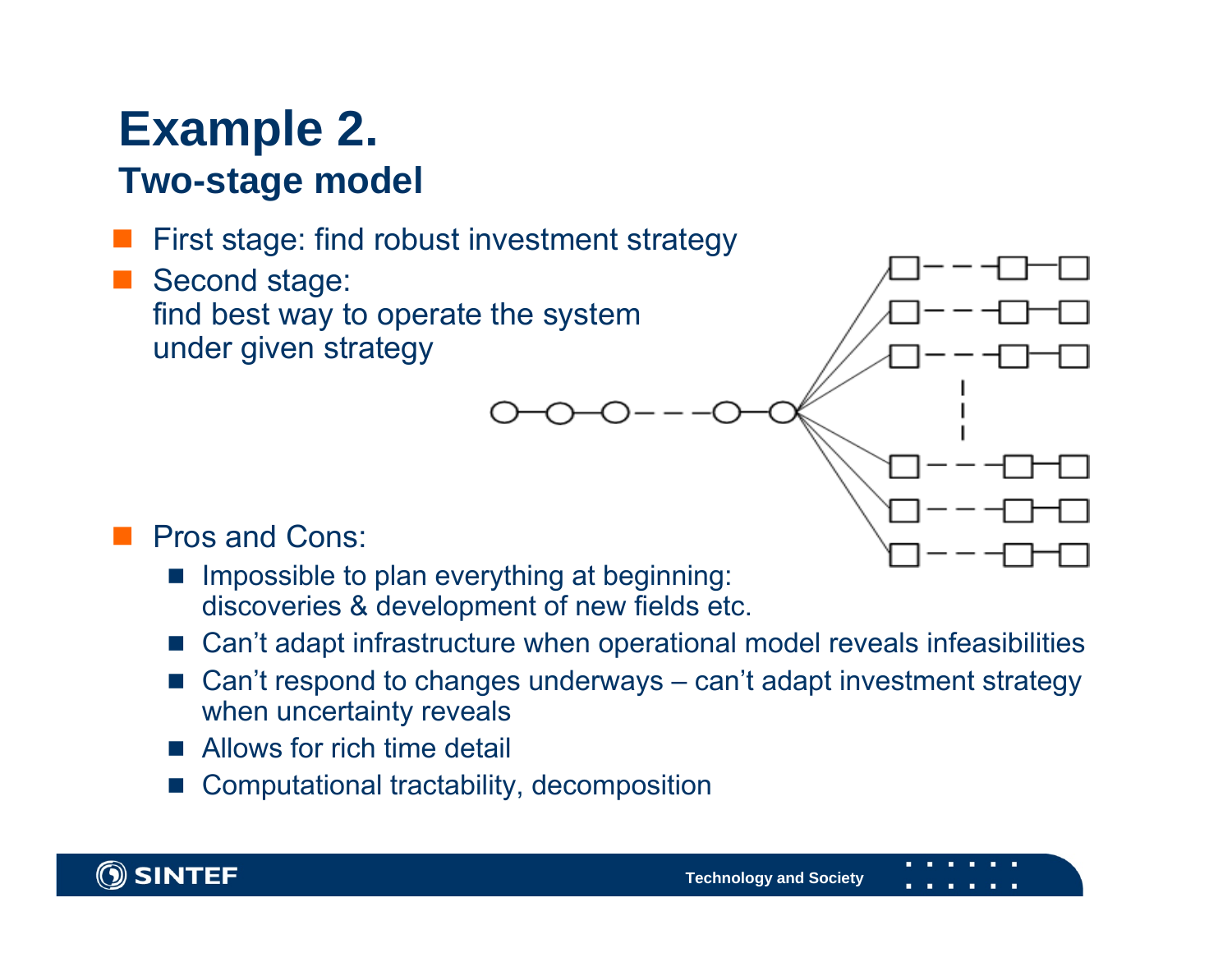## **Model complexity.**

#### **Modularity**

**Complexity** 

- **Core model**<sup>ttochastic structure</sub></sup>
	- Basic functionality
	- Most important aspects and details
- **Develop & implement several modules:** 
	- Allow for finer technical detail
	- If "switched on": replace simpler formulations in core model
	- Enable more advanced study of specific aspects but keep <mark>model tractable, e.g.</mark>
		- thorough analysis of uncertainty
		- Technical detail**n** focus solely on investment strategy
	- **User involvement**
	- E.g. stochastics, line pack, pressure, reservoir, ...



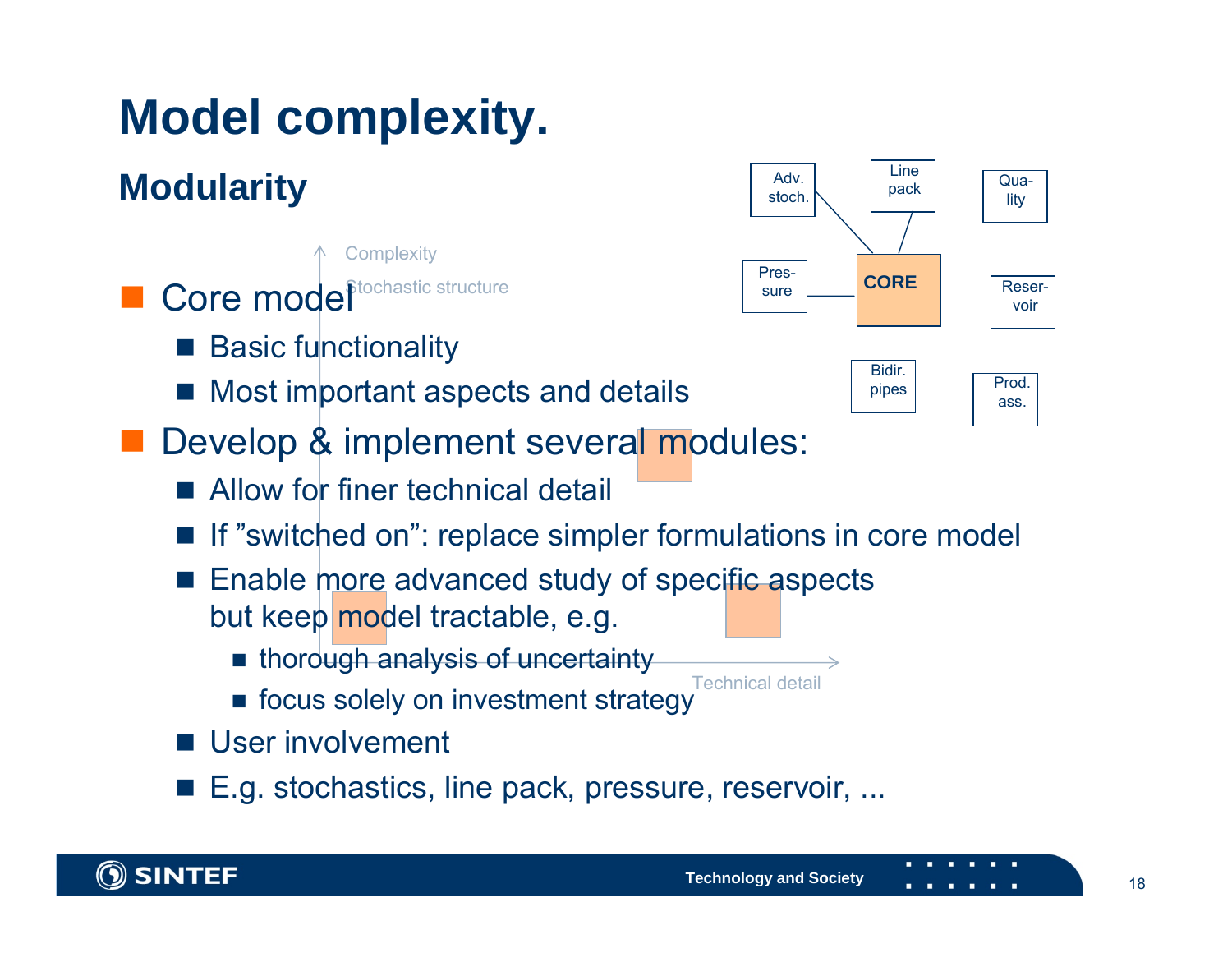# **Conclusions and way ahead**

- **Develop modeling framework** 
	- Combines infrastructure design and operations
	- General formulation not bound to NG transport
- $\blacksquare$  Focus in this talk:
	- how to deal with fundamental uncertainty
		- Short term, unplanned disruptions, long term
		- Scenario tree $(s)$  flexibility enables various analyses
- Complex model propose modular approach
- Some of the next steps:
	- Modules
	- Solution methods
	- Case studies: NG, CO<sub>2</sub>, H<sub>2</sub>